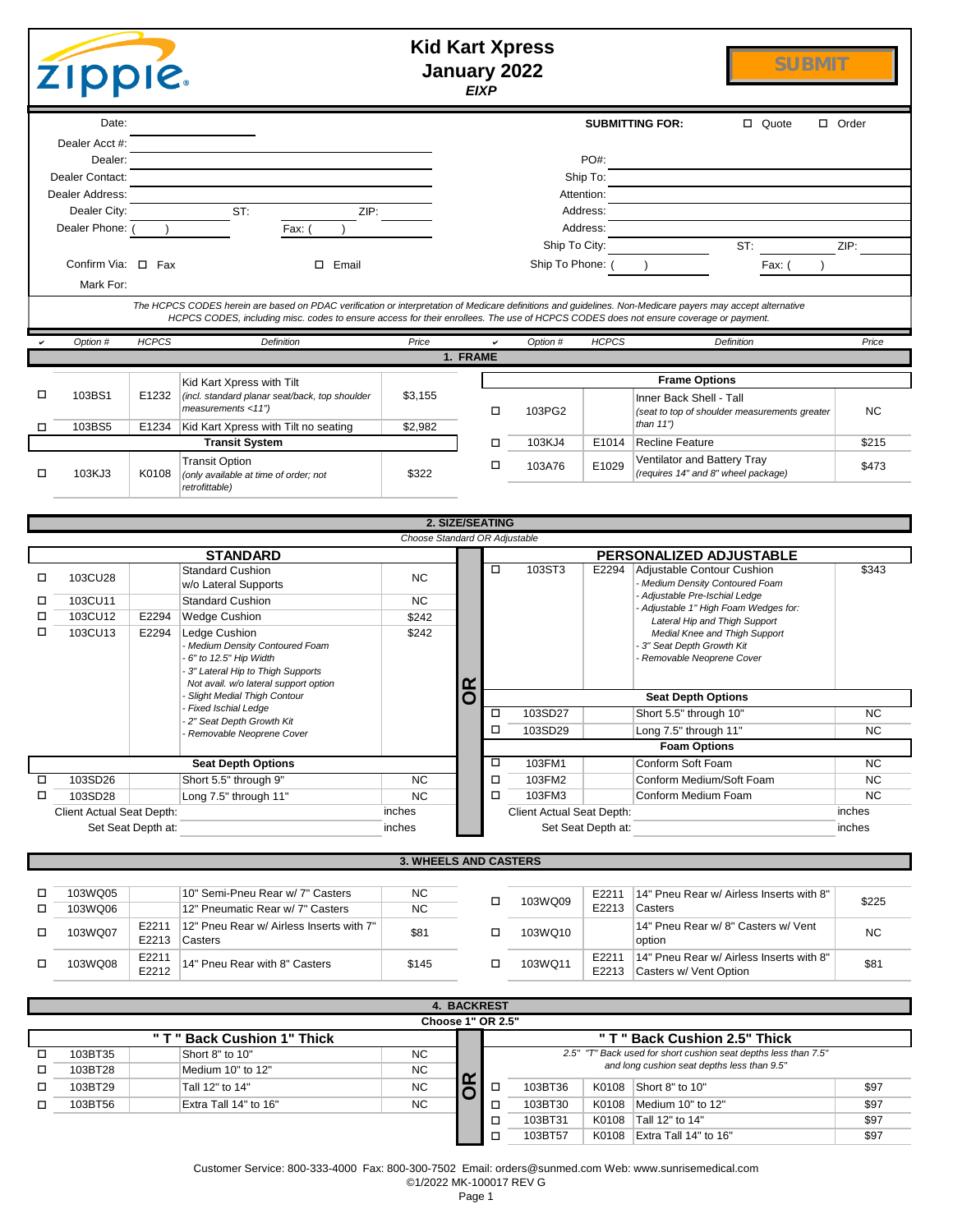|          |       |                                                                                                                            |       | <b>5. SUPPORTS</b> |   |         |       |                                               |
|----------|-------|----------------------------------------------------------------------------------------------------------------------------|-------|--------------------|---|---------|-------|-----------------------------------------------|
|          |       | *Priced as each, selecting these options indicates Qty 2. Hardware Bracket must be chosen with any support option as pair. |       |                    |   |         |       |                                               |
|          |       |                                                                                                                            |       |                    |   |         |       |                                               |
|          |       | <b>Lateral Hip Support</b>                                                                                                 |       |                    |   |         |       | <b>Lateral Trunk Suppo</b>                    |
|          |       | Not available w/standard cushion.                                                                                          |       |                    |   |         |       | Swing Away Laterals (Adjustable 1"-8" widths) |
| 103KC4/6 | E0956 | SM (4" x 4", 3/8" thick)*                                                                                                  | \$107 |                    |   | 103KE26 |       | <b>Swing Away Brack</b>                       |
| 103KC3/5 | E0956 | LG (5-3/8" x 4-3/4", 1/2" thick)*                                                                                          | \$107 |                    |   | 103KE27 |       | <b>Swing Away Brack</b>                       |
| 103HE68  | E1028 | Hardware Hip Support Brackets                                                                                              | \$54  |                    |   | 103KD15 | E0956 | Large Straight Pad                            |
|          |       |                                                                                                                            |       |                    |   | 103KD19 | E0956 | Large Straight Pad                            |
|          |       | <b>Lateral Thigh Support</b>                                                                                               |       |                    | □ | 103KD16 | E0956 | Large Curved Pad                              |
|          |       | Alexander Schless and the second contract the second state of                                                              |       |                    |   | 1001/DA |       | $EXECUTE: 0.0000$                             |

|  | Lateral Inigh Support             |       |                                          |       |   |  |  |  |  |  |
|--|-----------------------------------|-------|------------------------------------------|-------|---|--|--|--|--|--|
|  | Not available w/standard cushion. |       |                                          |       |   |  |  |  |  |  |
|  | 103KF4/6                          | E0953 | $ SM (4" \times 4", 3/8"$ thick)*        | \$107 | п |  |  |  |  |  |
|  | 103KF3/5                          | E0953 | LG $(5-3/8" \times 4-3/4", 1/2"$ thick)* | \$107 |   |  |  |  |  |  |
|  | 103HE69                           | E1028 | Hardware Lateral Thigh Brackets          | \$54  | п |  |  |  |  |  |
|  |                                   |       |                                          |       |   |  |  |  |  |  |

|         |       | <b>Medial Support</b>           |       |  |        |                                          |
|---------|-------|---------------------------------|-------|--|--------|------------------------------------------|
| 103KH1  | E0957 | SM (3"H x 2-1/2"W x 4.5"L)      | \$188 |  |        | <b>Anterior Trunk Support</b>            |
| 103KH2  | E0957 | $ LG (3-3/4"H x 4"W x 6"L)$     | \$188 |  |        | Dimensions are seat to shoulder height.  |
| 103HE70 | E1028 | Hardware Medial Support Bracket | \$54  |  | 103KI1 | E0960 $\,$ XX Small Butterfly Pad (< 10" |

|                                                  |       | <b>Lateral Trunk Support</b>       |           | ட | 103KI3 | E0960 | Small Butterfly Pad (12" - 14")  | \$118 |
|--------------------------------------------------|-------|------------------------------------|-----------|---|--------|-------|----------------------------------|-------|
| <b>Fixed Laterals</b> (Adjustable 1"-10" widths) |       |                                    |           |   | 103KI4 | E0960 | Medium Butterfly Pad (14" - 16") | \$118 |
| 103KE24                                          |       | Fixed Angle Adjustable - Right     | <b>NC</b> |   | 103KI5 | E0960 | Large Butterfly Pad (>16")       | \$118 |
| 103KE25                                          |       | Fixed Angle Adjustable - Left      | <b>NC</b> |   |        |       |                                  |       |
|                                                  |       |                                    |           |   |        |       |                                  |       |
| 103KD15                                          | E0956 | Large Straight Pad 3" x 6" - Right | \$107     |   |        |       | <b>Trunk Support Options</b>     |       |
| □<br>103KD19                                     | E0956 | Large Straight Pad 3" x 6" - Left  | \$107     |   | 103SS1 | E0960 | Shoulder Strap Pads              | \$27  |
| 103KD13                                          | E0956 | Small Straight Pad 2" x 6" - Right | \$107     |   |        |       |                                  |       |
| 103KD17                                          | E0956 | Small Straight Pad 2" x 6" - Left  | \$107     |   |        |       |                                  |       |

|                                                 |       | *Priced as each, selecting these options indicates Qty 2. Hardware Bracket must be chosen with any support option as pair. |       |   |                       |         |       |                                                      |       |
|-------------------------------------------------|-------|----------------------------------------------------------------------------------------------------------------------------|-------|---|-----------------------|---------|-------|------------------------------------------------------|-------|
|                                                 |       | <b>Lateral Hip Support</b>                                                                                                 |       |   |                       |         |       | Lateral Trunk Support - Cont.                        |       |
|                                                 |       | Not available w/standard cushion.                                                                                          |       |   |                       |         |       | <b>Swing Away Laterals</b> (Adjustable 1"-8" widths) |       |
| 103KC4/6                                        | E0956 | SM (4" x 4", 3/8" thick)*                                                                                                  | \$107 |   |                       | 103KE26 |       | Swing Away Bracket Adjustable-Right                  | \$188 |
| 103KC3/5                                        | E0956 | LG (5-3/8" x 4-3/4", 1/2" thick)*                                                                                          | \$107 | □ | 103KE27               |         |       | Swing Away Bracket Adjustable-Left                   | \$188 |
| 103HE68                                         | E1028 | Hardware Hip Support Brackets                                                                                              | \$54  |   | E0956<br>103KD15<br>◻ |         |       | Large Straight Pad 3" x 6" - Right                   | \$107 |
|                                                 |       |                                                                                                                            |       |   |                       | 103KD19 | E0956 | Large Straight Pad 3" x 6" - Left                    | \$107 |
|                                                 |       | <b>Lateral Thigh Support</b>                                                                                               |       |   | □                     | 103KD16 | E0956 | Large Curved Pad 3" x 6" - Right                     | \$107 |
| Not available w/standard cushion.               |       |                                                                                                                            |       |   |                       | 103KD20 | E0956 | Large Curved Pad 3" x 6" - Left                      | \$107 |
| 103KF4/6                                        | E0953 | SM (4" x 4", 3/8" thick)*                                                                                                  | \$107 |   |                       | 103KD13 | E0956 | Small Straight Pad 2" x 6" - Right                   | \$107 |
| 103KF3/5                                        | E0953 | LG (5-3/8" x 4-3/4", 1/2" thick)*                                                                                          | \$107 |   | ◻                     | 103KD17 | E0956 | Small Straight Pad 2" x 6" - Left                    | \$107 |
| 103HE69                                         | E1028 | Hardware Lateral Thigh Brackets                                                                                            | \$54  |   |                       | 103KD14 | E0956 | Small Curved Pad 2" x 6" - Right                     | \$107 |
|                                                 |       |                                                                                                                            |       |   | □                     | 103KD18 | E0956 | Small Curved Pad 2" x 6" - Left                      | \$107 |
|                                                 |       | <b>Medial Support</b>                                                                                                      |       |   |                       |         |       |                                                      |       |
| 103KH1                                          | E0957 | SM (3"H x 2-1/2"W x 4.5"L)                                                                                                 | \$188 |   |                       |         |       | <b>Anterior Trunk Support</b>                        |       |
| 103KH2                                          | E0957 | LG (3-3/4"H x 4"W x 6"L)                                                                                                   | \$188 |   |                       |         |       | Dimensions are seat to shoulder height.              |       |
| 103HE70                                         | E1028 | Hardware Medial Support Bracket                                                                                            | \$54  | □ |                       | 103KI1  | E0960 | XX Small Butterfly Pad (< 10")                       | \$118 |
|                                                 |       |                                                                                                                            |       | □ |                       | 103KI2  | E0960 | X Small Butterfly Pad (10" - 12")                    | \$118 |
|                                                 |       | <b>Lateral Trunk Support</b>                                                                                               |       | □ |                       | 103KI3  | E0960 | Small Butterfly Pad (12" - 14")                      | \$118 |
| aterals (Adjustable 1"-10" widths).             |       |                                                                                                                            |       | □ |                       | 103KI4  | E0960 | Medium Butterfly Pad (14" - 16")                     | \$118 |
| 103KE24                                         |       | Fixed Angle Adjustable - Right                                                                                             | NC.   | □ |                       | 103KI5  | E0960 | Large Butterfly Pad (>16")                           | \$118 |
| 103KE25<br>Fixed Angle Adjustable - Left<br>NC. |       |                                                                                                                            |       |   |                       |         |       |                                                      |       |
| $103K$ D $15$                                   | E0956 | arge Straight Pad 3" y 6" - Right                                                                                          | \$107 |   |                       |         |       | <b>Trunk Sunnort Ontione</b>                         |       |

| 103KD15 | E0956 | Right<br>Large Straight Pad 3" x 6"    | \$107 |                    |       | <b>Trunk Support Options</b> |            |
|---------|-------|----------------------------------------|-------|--------------------|-------|------------------------------|------------|
| 103KD19 | E0956 | Large Straight Pad 3" x 6" -<br>- Left | \$107 | 103SS <sup>.</sup> | E0960 | <b>Shoulder Strap Pads</b>   | <b>CO-</b> |
|         |       |                                        |       |                    |       |                              |            |

## **6. KEY OPTIONS**

|   |         |       | <b>Head Support Options</b>                                          |       |   |         |       | <b>Pelvic Positioning Belt</b>                       |
|---|---------|-------|----------------------------------------------------------------------|-------|---|---------|-------|------------------------------------------------------|
|   |         |       | When choosing a headrest, Hardware Bracket must be chosen as well    |       |   |         |       | Must use when ordering Anterior Trunk Supports.      |
| □ | 103HE25 | E0955 | Whitmyer 8" Plush                                                    | \$220 | □ | 103A14  | E0978 | 1" Padded                                            |
| □ | 103HE26 | E0955 | Whitmyer 10" Plush                                                   | \$220 | □ | 103A15  | E0978 | 1-1/2" Padded                                        |
| □ | 103HE27 | E0955 | Whitmyer SM Contour Cradle                                           | \$220 | □ | 103A263 | E0978 | 1" Padded Auto Style                                 |
| □ | 103HE28 | E0955 | Whitmyer Med Contour Cradle                                          | \$220 | □ | 103A256 | E0978 | 1-1/2" Padded Auto Style                             |
| □ | 103HE29 | E0955 | Whitmyer Sm Adjust-a-Plush                                           | \$289 | □ | 103PP1  |       | Set at 45°                                           |
| □ | 103HQ03 | K0108 | Whitmyer DFS Squared for Single pad,<br>must order Whitmyer headrest | \$128 | □ | 103PP2  |       | Set at 90°<br>(90° for Adjustable Contour Cushion Or |
| п | 103HE31 | E1028 | Hardware Bracket Only                                                | \$113 |   |         |       | <b>Floor Sitter Feeder Base</b>                      |
|   |         |       | (can be chosen w/o headrest)                                         |       | □ | 103A81  | E1399 | Folding Fixed Height Feeder Base                     |
|   |         |       | <b>Shoe Holders</b>                                                  |       | □ | 103A78  | E1399 | Folding Booster Base (Ht. Adj.)                      |
|   |         | E0952 |                                                                      |       |   |         |       | <b>Life Support Accessories</b>                      |
| □ | 103A68  | E0951 | 6" Long Shoe Holder - Pair                                           | \$128 | □ | 103A462 |       | Rain Cape                                            |
|   |         | E0952 |                                                                      |       | ◻ | 103A74  | K0105 | <b>IV Support Pole</b>                               |
| □ | 103A69  | E0951 | 8" Long Shoe Holder - Pair                                           | \$128 |   |         |       |                                                      |
|   |         |       | <b>Foot Straps</b>                                                   |       | □ | 103A711 | E2208 | O2 Tank Holder                                       |
| □ | 103A79  | E0952 | 16" Foot Straps with Covers - Pair                                   | \$38  |   |         | K0105 |                                                      |
| □ | 103A80  | E0952 | 18" Foot straps with Covers - Pair                                   | \$38  | □ | 103A75  | E2208 | IV / O2 Combination                                  |
|   |         |       | <b>Upper Extremity Support Tray</b>                                  |       |   |         |       |                                                      |
| □ | 103A41  | E0950 | ABS (Light Grey)                                                     | \$135 |   |         |       |                                                      |
| □ | 103A39  | E0950 | Polycarbonate (Clear)                                                | \$204 |   |         |       |                                                      |

|                                                               |                                | <b>Head Support Options</b>                                          |       |        |                                 |                     | <b>Pelvic Positioning Belt</b>                          |           |  |
|---------------------------------------------------------------|--------------------------------|----------------------------------------------------------------------|-------|--------|---------------------------------|---------------------|---------------------------------------------------------|-----------|--|
|                                                               |                                | When choosing a headrest, Hardware Bracket must be chosen as well    |       |        |                                 |                     | Must use when ordering Anterior Trunk Supports.         |           |  |
| 103HE25                                                       | E0955                          | Whitmyer 8" Plush                                                    | \$220 | ◻      | 103A14                          | E0978               | 1" Padded                                               | \$48      |  |
| 103HE26                                                       | E0955                          | Whitmyer 10" Plush                                                   | \$220 | ◻      | 103A15                          | E0978               | 1-1/2" Padded                                           | \$48      |  |
| 103HE27                                                       | E0955                          | Whitmyer SM Contour Cradle                                           | \$220 | □      | 103A263                         | E0978               | 1" Padded Auto Style                                    | \$59      |  |
| 103HE28                                                       | E0955                          | Whitmyer Med Contour Cradle                                          | \$220 | ◻      | 103A256                         | E0978               | 1-1/2" Padded Auto Style                                | \$59      |  |
| 103HE29                                                       | E0955                          | Whitmyer Sm Adjust-a-Plush                                           | \$289 | ◻      | 103PP1                          |                     | Set at 45°                                              | <b>NC</b> |  |
| 103HQ03                                                       | K0108                          | Whitmyer DFS Squared for Single pad,<br>must order Whitmyer headrest | \$128 | □      | 103PP2                          |                     | Set at 90°<br>(90° for Adjustable Contour Cushion Only) | NC        |  |
| 103HE31                                                       | Hardware Bracket Only<br>E1028 |                                                                      | \$113 |        |                                 |                     | <b>Floor Sitter Feeder Base</b>                         |           |  |
|                                                               |                                | (can be chosen w/o headrest)                                         |       | □      | 103A81                          | E1399               | Folding Fixed Height Feeder Base                        | \$725     |  |
|                                                               |                                | <b>Shoe Holders</b>                                                  |       | ◻      | 103A78                          | E1399               | Folding Booster Base (Ht. Adj.)                         | \$671     |  |
| 103A68                                                        | E0952                          | 6" Long Shoe Holder - Pair                                           | \$128 |        | <b>Life Support Accessories</b> |                     |                                                         |           |  |
|                                                               | E0951                          |                                                                      |       | □      | 103A462                         |                     | Rain Cape                                               | \$188     |  |
| 103A69                                                        | E0952                          | 8" Long Shoe Holder - Pair                                           | \$128 | ◻      | 103A74                          | K0105               | <b>IV Support Pole</b>                                  | \$156     |  |
|                                                               | E0951                          |                                                                      |       | ◻      | 103A711                         | E2208               | O2 Tank Holder                                          | \$156     |  |
|                                                               |                                | <b>Foot Straps</b>                                                   |       |        |                                 |                     |                                                         |           |  |
| \$38<br>16" Foot Straps with Covers - Pair<br>103A79<br>E0952 |                                |                                                                      | □     | 103A75 | K0105                           | IV / O2 Combination | \$236                                                   |           |  |
| 103A80                                                        | E0952                          | 18" Foot straps with Covers - Pair                                   | \$38  |        |                                 | E2208               |                                                         |           |  |
|                                                               |                                |                                                                      |       |        |                                 |                     |                                                         |           |  |